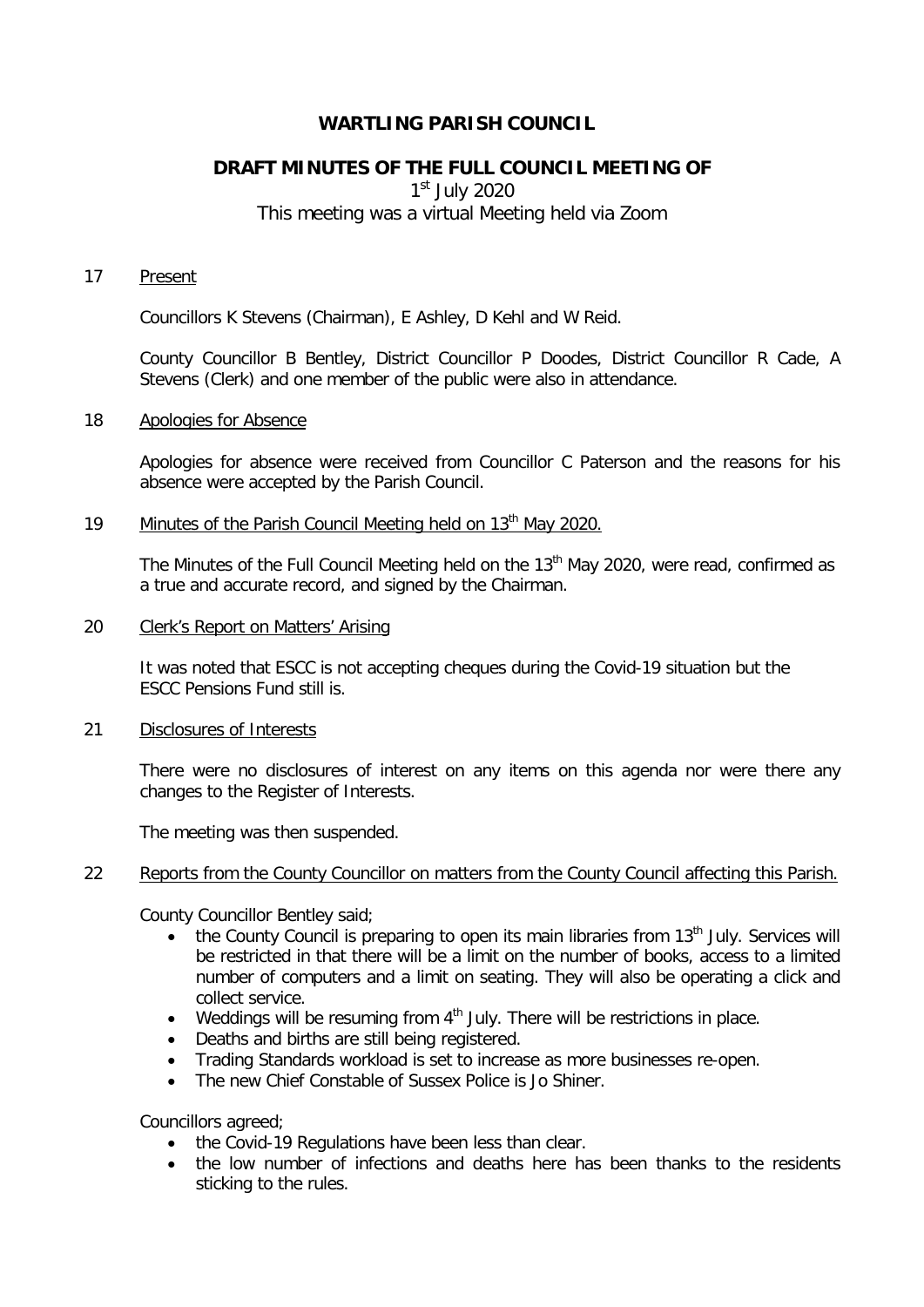## 23 Report from the District Councillors on matters from the District Council affecting this Parish.

District Councillor Doodes said;

- All garden waste bins have been collected on time and the brown bin collections had been extended by three weeks so no one is out of pocket for the period of non collection.
- The amount of litter in the District is increasing as more fast food outlets open.
- Wealden's meetings are currently all virtual meetings.
- Staff are gradually returning to the office.
- Environmental Health has concerns about the forthcoming weekend because the pubs and restaurants are re-opening.
- Wealden has been sending out weekly updates on the progress made by its Community hubs.
- District Councillor Roger Thomas, a former District Councillor of this parish, has retired because of ill health.

Councillor Stevens thanked Wealden for everything they have done to keep their services going.

24 Questions from Members of the Public

Mr Lawrence thanked District Councillor Doodes for the grant Wealden recently awarded to the Wartling Men's Shed, He also asked the Parish Council to report a broken drain cover outside Rockwell House and said he will send photographs of it to the Chairman.

The meeting was then re-opened.

## 25 Reports

a) Planning – The following planning application has been approved by Wealden;

WD/2017/1674/F - Barn House, Boreham Hill, Boreham Street, BN27 4SQ - Change of use from holiday let unit to a single dwelling and use of associated land as domestic curtilage.

### b) Environment North

The amount of litter on the Wartling Road has increased because more fast food outlets are now open.

c) Footpaths

Councillor Ashley said the footpaths in the parish are generally well maintained.

### d) Environment South

Councillor Ashley said she was pleased to;

- See the Local Authority is reconsidering using pesticides on grass verges.
- Hear the church bells of St Mary Magdalene being rung in thanks to the NHS.